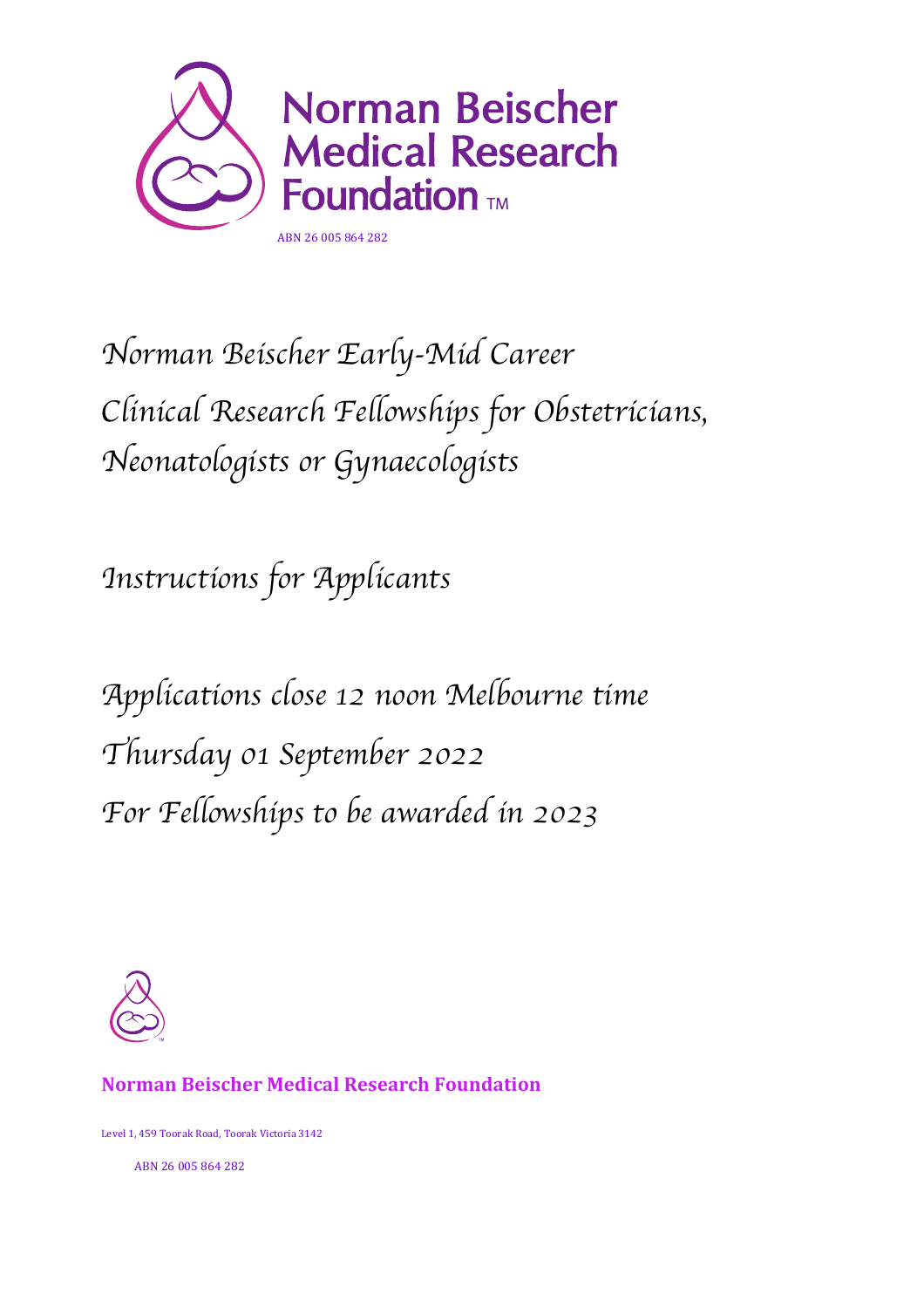## 1 Submit Documents

Please email application documents to the Foundation prior to the closing date and preferably in one email. Application documents are to be emailed to the following address:

admin@nbmrf.org.au

# 2 Applicant CV

Email us your detailed CV.

# 3 Referees

Ensure you include in the Application Form (section 16) the names and contact details of three referees. One referee is to be the clinical person to whom you currently report, a second is to be someone to whom you have recently reported and the third is to be a nonclinical non-medical referee who has known you for some years.

### 4 Letter from Supporting Organisation

A letter is required from the Head of Department of the institution that will be supporting the applicant. Applications **must** be made under the auspices of a Victorian hospital, research institute or university that is charitable by law. The supporting organisation must:

- certify in the application that they are charitable and hold appropriate charity status
- have in place policies and procedures for the management of the grant funds
- have in place policies for the proper conduct of research in relation to ethics and good scientific conduct
- accept that the funding agreement with the Norman Beischer Medical Research Foundation will be the basis for funding
- undertake to assist in meeting the reporting requirements for the Fellowship and the relevant project.
- provide a list of equipment, space, research assistance and other laboratory and support facilities that will be available to the successful applicant.
- provide a statement of support for the application

The Supporting Organisation must provide evidence that there is a suitable environment in which to undertake the research and to support the Fellow. The Supporting Organisation is expected to ensure that there is effective supervision and mentoring of the researcher and have a process for evaluating the effectiveness and suitability of any supervisory and/or mentoring arrangements. The Supporting Organisation will provide the majority of the facilities and infrastructure required to undertake the proposed research.